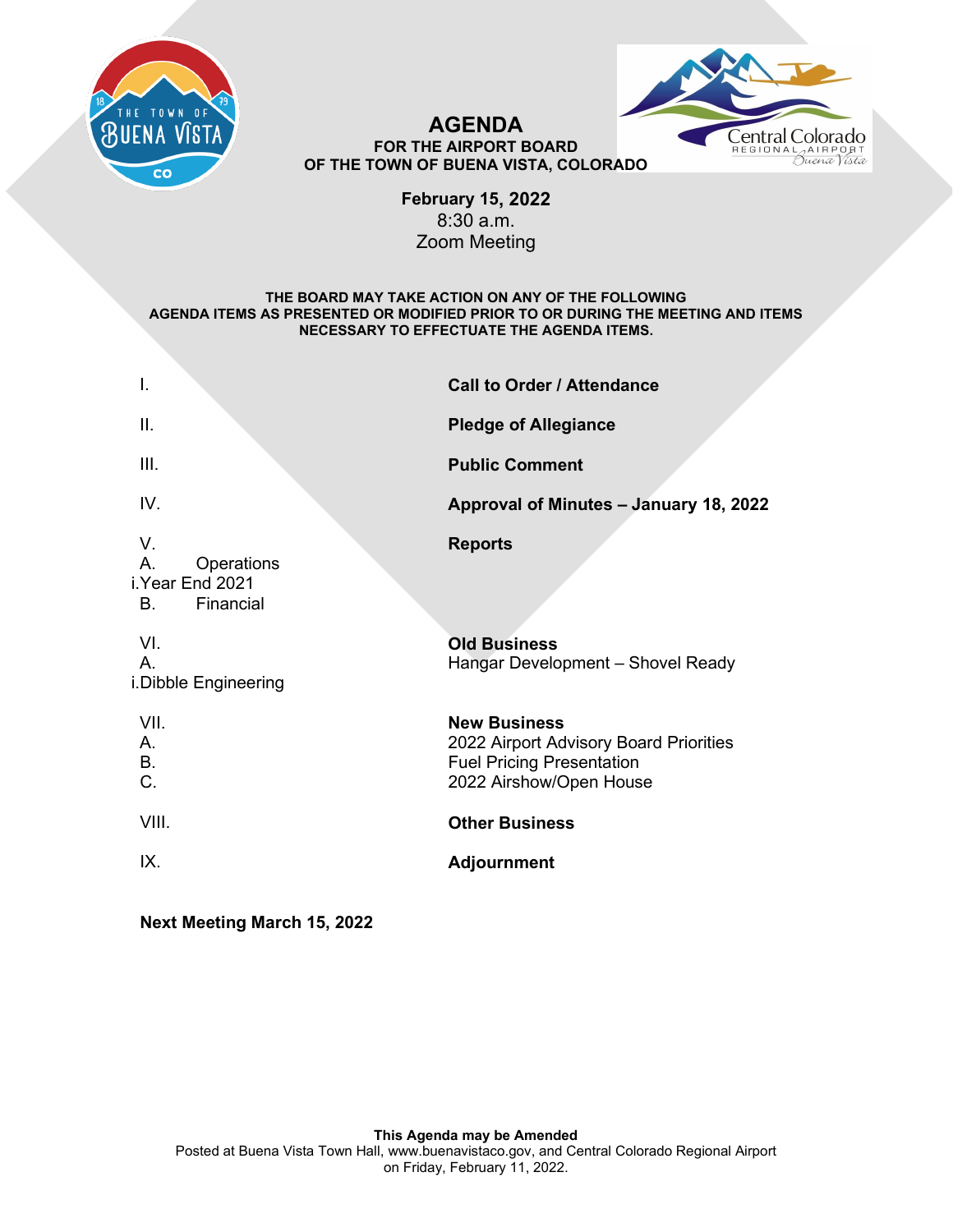

## **Minutes of the Regular Meeting of the Airport Board January 18, 2022 Airport conference room and via Zoom Meeting**

#### **I. Call to Order / Attendance**

A regular meeting of the Airport Board was called to order at 8:38 AM, Tuesday, January 18, 2021, by Chair Dennis Heap. Dan Courtright was excused absent. Additional Board Members present were, Bob Dimmitt, Wayne Lee, and Andy Krawciw. Taylor Albrecht and Jerry Steinauer joined via Zoom. Airport Manager Jack Wyles and Chandra Swanson.

Board members not present: Mark Muller

#### **II. Pledg**

Heap lead in the Pledge of Allegiance.

#### **III. Public Comment**

There was no public comment

#### **IV. Election of Officers**

Heap recommended a slate of officers to serve for 2022. They are Dan Courtright – Chair, Dennis Heap – Vice-Chair, Taylor Albrecht – Secretary. Taylor motioned to accept the slate of officers as presented, with Wayne second. Unanimously approved.

Heap will convey the selected officers to the Town of Buena Vista Trustees.

#### **V. Approval of Minutes**

Heap noted that the November meeting minutes were not found in the Board packet. ojector. Lee moved and Krawciw seconded a motion to approve the November 16, 2021, minutes which was unanimously approved.

#### **VI. Reports**

Jack can an overview of the YTD 2021 numbers, which are very positive: Operations over 12,500 were up 79% and Jet A was up 32%.

One Line Tech under COVID quarantine starting 10 Jan 2022. 2022 Apron Rehab (3-09-0082- 020-2022): Scope of Work approved by FAA ADO. Independent Fee Evaluation for Dibble's proposal completed. Letter to FAA for Grant approval to follow. Expect to present Resolution for Apron Rehab (Design Phase) to BoT's on 25 Jan 22, for their approval. Jack will meet with Dibble to discuss 2022 project and hangar development.

#### **VI. Old Business**

.

A. FAA CARES Payment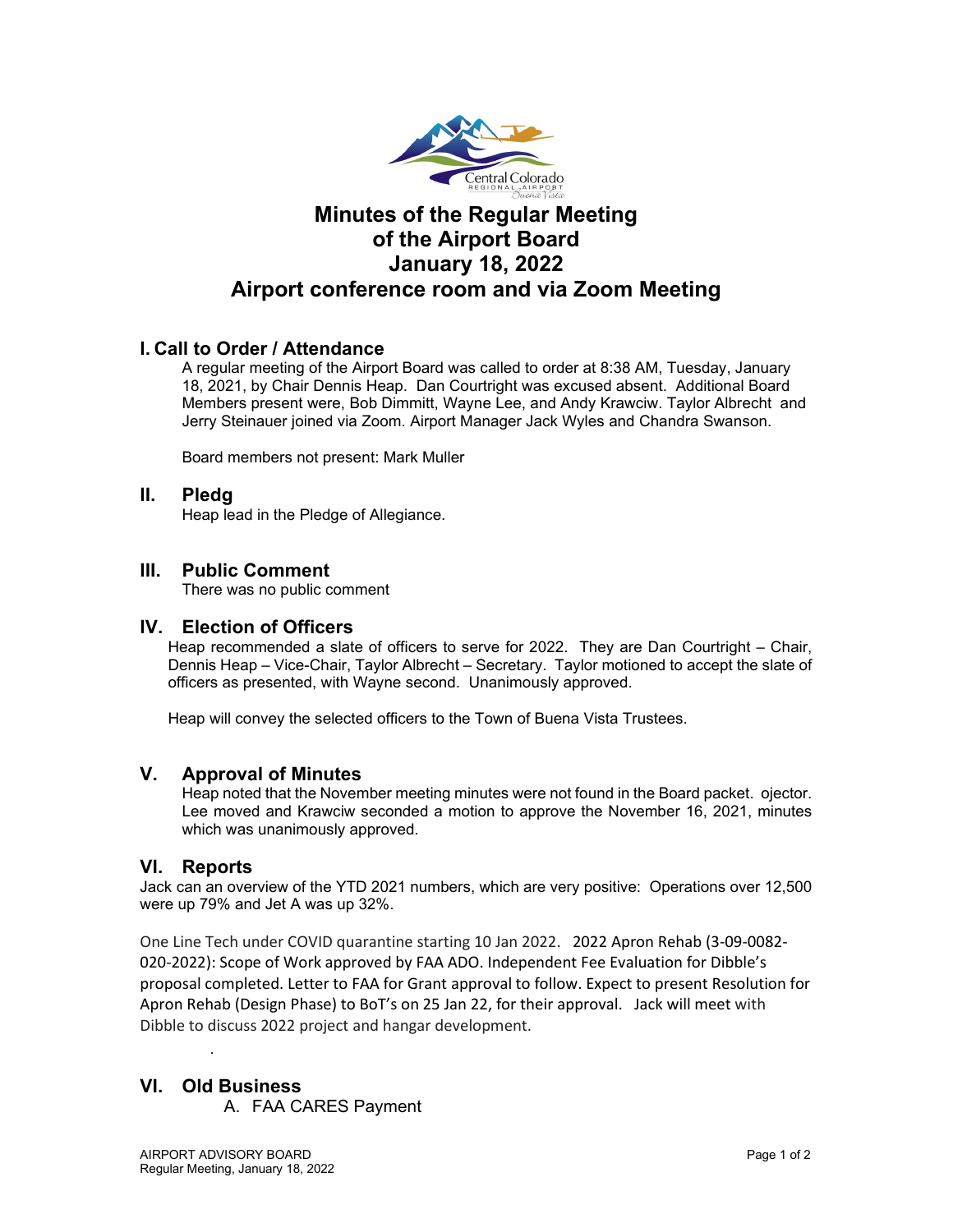Jack reported that the \$32,000 payment has been made and can only be used to reimburse COVID related expenses. The \$152,000 payment has not yet been received and can be used for infrastructure like the fence moving or to clean the fuel tanks, maybe purchase a new fuel system.

B. CIP/AIP Forecast

The updated report is on the Town's website.

#### **VII. New Business**

A. CDOT-Div. Aeronautics Grant Hearing – February 1 Jack will not attend the CAOA Spring Convention. There is not a grant hearing associated with the Convention this year.

#### **B., Hangar Development – Shovel Ready**

Dennis reiterated the Airport's positioning this year to get hangar development to the point of being "Shovel Ready" so we are ready when hangar developers are ready.

#### **VIII. Other Business**

None

#### **IX. Adjournment**

Jerry motioned and Taylor seconded a motion to adjourn, which was unanimous at 9:02 am.

The next Board meeting is Tuesday, February 15, 2022.

RESPECTFULLY SUBMITTED:

CHAIR DENNIS HEAP

SECRETARY TAYLOR ALBRECHT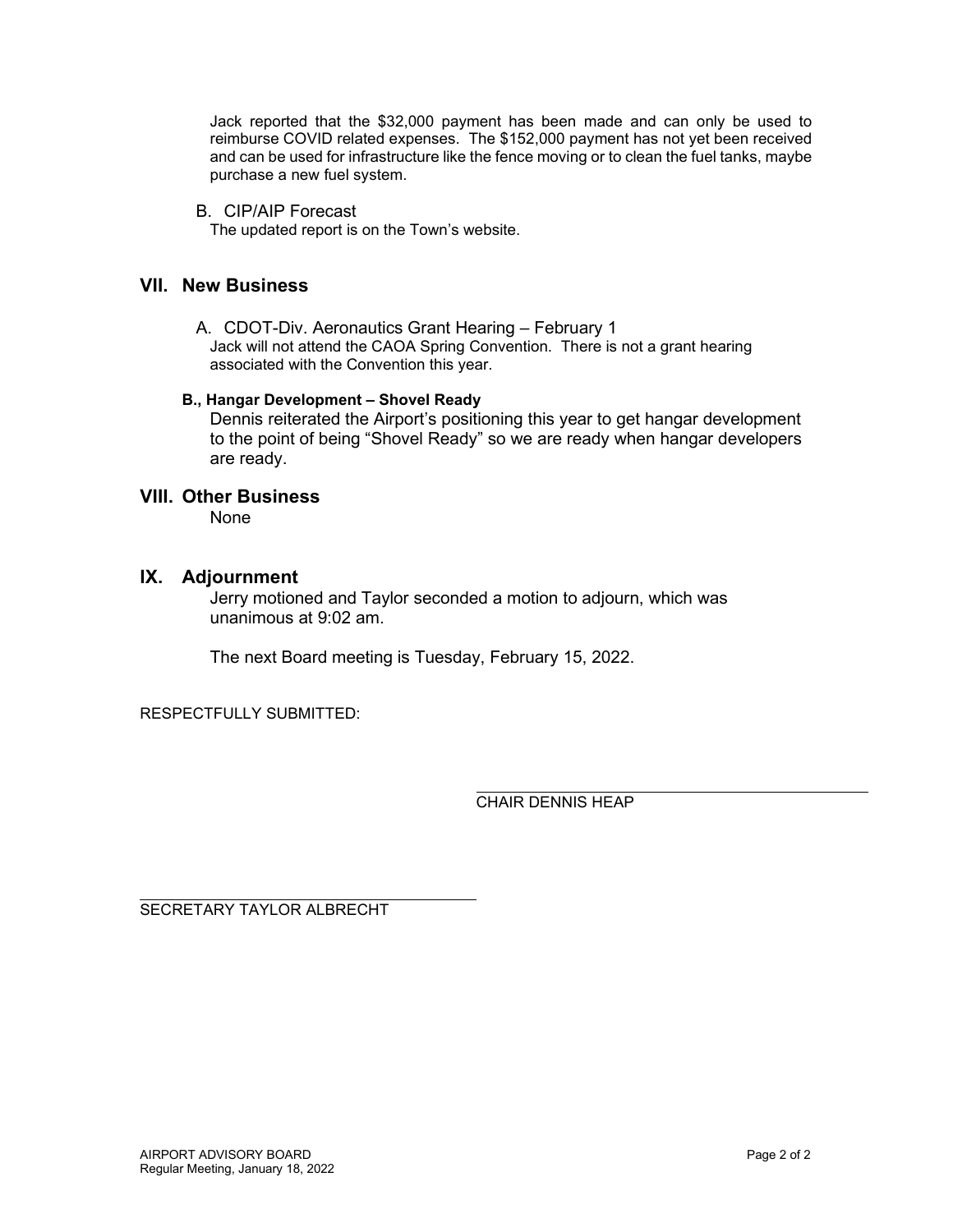

# Town of Buena Vista **Account Summary**

For Fiscal: 2022 Period Ending: 01/31/2022

|                                    |                                           | Original<br><b>Total Budget</b> | Current<br><b>Total Budget</b> | Period<br><b>Activity</b> | Fiscal<br><b>Activity</b> | Variance<br>Favorable<br>(Unfavorable) Remaining | Percent  |
|------------------------------------|-------------------------------------------|---------------------------------|--------------------------------|---------------------------|---------------------------|--------------------------------------------------|----------|
| Fund: 07 - Airport Enterprise Fund |                                           |                                 |                                |                           |                           |                                                  |          |
| Revenue                            |                                           |                                 |                                |                           |                           |                                                  |          |
| 07-810-3141                        | <b>Fuel Tax Refund</b>                    | 2,300.00                        | 2,300.00                       | 0.00                      | 0.00                      | $-2,300.00$                                      | 100.00 % |
| 07-810-3350                        | Fuel Sales Jet A                          | 278,400.00                      | 278,400.00                     | 0.00                      | 0.00                      | $-278,400.00$                                    | 100.00 % |
| 07-810-3351                        | Fuel Sales100 LL                          | 88,800.00                       | 88,800.00                      | 0.00                      | 0.00                      | $-88,800.00$                                     | 100.00%  |
| 07-810-3352                        | Oxygen & Nitrogen Sales                   | 0.00                            | 0.00                           | 0.00                      | 0.00                      | 0.00                                             | 0.00%    |
| 07-810-3353                        | POL & Flowage                             | 500.00                          | 500.00                         | 0.00                      | 0.00                      | $-500.00$                                        | 100.00%  |
| 07-810-3354                        | Passenger Supplies & Gift Shop            | 800.00                          | 800.00                         | 0.00                      | 0.00                      | $-800.00$                                        | 100.00 % |
| 07-830-3310                        | Copies-Faxes & Publications               | 0.00                            | 0.00                           | 0.00                      | 0.00                      | 0.00                                             | 0.00%    |
| 07-830-3325                        | <b>Auto Parking</b>                       | 1,200.00                        | 1,200.00                       | 0.00                      | 0.00                      | $-1,200.00$                                      | 100.00 % |
| 07-830-3326                        | Landing                                   | 1,600.00                        | 1,600.00                       | 0.00                      | 0.00                      | $-1,600.00$                                      | 100.00%  |
| 07-830-3328                        | <b>Facilities Contract Fees</b>           | 0.00                            | 0.00                           | 0.00                      | 0.00                      | 0.00                                             | 0.00%    |
| 07-830-3333                        | Tie Down & Ramp                           | 2,500.00                        | 2,500.00                       | 0.00                      | 0.00                      | $-2,500.00$                                      | 100.00 % |
| 07-830-3336                        | <b>Testing Services</b>                   | 0.00                            | 0.00                           | 0.00                      | 0.00                      | 0.00                                             | 0.00%    |
| 07-830-3337                        | Catering                                  | 0.00                            | 0.00                           | 0.00                      | 0.00                      | 0.00                                             | 0.00%    |
| 07-830-3338                        | Towing and GPU Fees                       | 750.00                          | 750.00                         | 0.00                      | 0.00                      | $-750.00$                                        | 100.00%  |
| 07-830-3339                        | Fees ARFF Standby                         | 1,000.00                        | 1,000.00                       | 0.00                      | 0.00                      | $-1,000.00$                                      | 100.00 % |
| 07-830-3341                        | <b>Executive Hanger Rent</b>              | 21,200.00                       | 21,200.00                      | 0.00                      | 0.00                      | $-21,200.00$                                     | 100.00 % |
| 07-830-3344                        | Hanger Leases                             | 12,420.00                       | 12,420.00                      | 690.00                    | 690.00                    | $-11,730.00$                                     | 94.44%   |
| 07-830-3355                        | After Hours Charge                        | 1,275.00                        | 1,275.00                       | 0.00                      | 0.00                      | $-1,275.00$                                      | 100.00%  |
| 07-830-3356                        | Advertising                               | 0.00                            | 0.00                           | 0.00                      | 0.00                      | 0.00                                             | 0.00%    |
| 07-830-3661                        | Ground Lease Town Property                | 16,055.00                       | 16,055.00                      | 11,345.80                 | 11,345.80                 | -4,709.20                                        | 29.33%   |
| 07-830-3690                        | <b>Third Party Concierge</b>              | 500.00                          | 500.00                         | 0.00                      | 0.00                      | $-500.00$                                        | 100.00 % |
| 07-830-3691                        | Office & Room Rentals                     | 22,685.00                       | 22,685.00                      | 2,982.50                  | 2,982.50                  | $-19,702.50$                                     | 86.85%   |
| 07-830-3714                        | Insurance proceeds                        | 0.00                            | 0.00                           | 0.00                      | 0.00                      | 0.00                                             | 0.00%    |
| 07-830-3721                        | <b>Forfeited Retirement Contributions</b> | 0.00                            | 0.00                           | 0.00                      | 0.00                      | 0.00                                             | 0.00%    |
| 07-830-3725                        | <b>Refunded Expenditures</b>              | 5,000.00                        | 5,000.00                       | 0.00                      | 0.00                      | $-5,000.00$                                      | 100.00 % |
| 07-830-3728                        | <b>Fuel Excise Rebate</b>                 | 2,500.00                        | 2,500.00                       | 0.00                      | 0.00                      | $-2,500.00$                                      | 100.00 % |
| 07-830-3768                        | <b>Chaffee County Contribution</b>        | 25,000.00                       | 25,000.00                      | 0.00                      | 0.00                      | $-25,000.00$                                     | 100.00%  |
| 07-830-3790                        | Interest                                  | 0.00                            | 0.00                           | 0.00                      | 0.00                      | 0.00                                             | 0.00%    |
| 07-830-3870                        | <b>Transfers From General Fund</b>        | 120,000.00                      | 120,000.00                     | 0.00                      | 0.00                      | $-120,000.00$                                    | 100.00%  |
| 07-850-3770                        | State & Local Grants                      | 4,500.00                        | 4,500.00                       | 0.00                      | 0.00                      | $-4,500.00$                                      | 100.00 % |
| 07-850-3775                        | <b>FAA Annual Entitlement Grant</b>       | 141,923.00                      | 141,923.00                     | 0.00                      | 0.00                      | $-141,923.00$                                    | 100.00 % |
| 07-850-3776                        | <b>CDOT Grant Match for FAA Grant</b>     | 7,885.00                        | 7,885.00                       | 0.00                      | 0.00                      | $-7,885.00$                                      | 100.00%  |
| 07-850-3777                        | <b>CDOT Discretionary Grant</b>           | 0.00                            | 0.00                           | 0.00                      | 0.00                      | 0.00                                             | 0.00%    |
| 07-850-3778                        | <b>FAA Special Grant Program</b>          | 0.00                            | 0.00                           | 0.00                      | 0.00                      | 0.00                                             | 0.00%    |
| 07-850-3881                        | From Fund Balance                         | 0.00                            | 0.00                           | 0.00                      | 0.00                      | 0.00                                             | 0.00%    |
|                                    | <b>Revenue Total:</b>                     | 758,793.00                      | 758,793.00                     | 15,018.30                 | 15,018.30                 | -743,774.70                                      | 98.02%   |
| <b>Expense</b>                     |                                           |                                 |                                |                           |                           |                                                  |          |
| 07-810-4217                        | Items for Resale                          | 750.00                          | 750.00                         | 0.00                      | 0.00                      | 750.00                                           | 100.00%  |
| 07-810-4218                        | P/O/L for Resale                          | 2,150.00                        | 2,150.00                       | 0.00                      | 0.00                      | 2,150.00                                         | 100.00 % |
| 07-810-4441                        | Fuel for Resale Jet A                     | 132,000.00                      | 132,000.00                     | 0.00                      | 0.00                      | 132,000.00                                       | 100.00 % |
| 07-810-4442                        | <b>Fuel Testing</b>                       | 1,950.00                        | 1,950.00                       | 0.00                      | 0.00                      | 1,950.00                                         | 100.00%  |
| 07-810-4443                        | Fuel Market Adjustment                    | 0.00                            | 0.00                           | 0.00                      | 0.00                      | 0.00                                             | 0.00%    |
| 07-810-4446                        | Sales Taxes Paid                          | 0.00                            | 0.00                           | 0.00                      | 0.00                      | 0.00                                             | 0.00%    |
| 07-810-4447                        | Fuel For Resale 100 LL                    | 68,000.00                       | 68,000.00                      | 0.00                      | 0.00                      | 68,000.00                                        | 100.00 % |
| 07-830-4101                        | <b>Wages - Airport Operations</b>         | 176,147.36                      | 176,147.36                     | 12,509.62                 | 12,509.62                 | 163,637.74                                       | 92.90%   |
| 07-830-4102                        | <b>Other Benefits</b>                     | 1,500.00                        | 1,500.00                       | 239.48                    | 239.48                    | 1,260.52                                         | 84.03%   |
| 07-830-4106                        | Over-Time                                 | 500.00                          | 500.00                         | 256.42                    | 256.42                    | 243.58                                           | 48.72%   |
| 07-830-4110                        | FICA & Medicare - Airport Operations      | 13,475.00                       | 13,475.00                      | 940.25                    | 940.25                    | 12,534.75                                        | 93.02%   |
| 07-830-4112                        | Unemployment - Airport                    | 1,632.00                        | 1,632.00                       | 25.78                     | 25.78                     | 1,606.22                                         | 98.42%   |
| 07-830-4114                        | Retirement Contributions - Airport        | 3,489.00                        | 3,489.00                       | 265.16                    | 265.16                    | 3,223.84                                         | 92.40%   |
|                                    |                                           |                                 |                                |                           |                           |                                                  |          |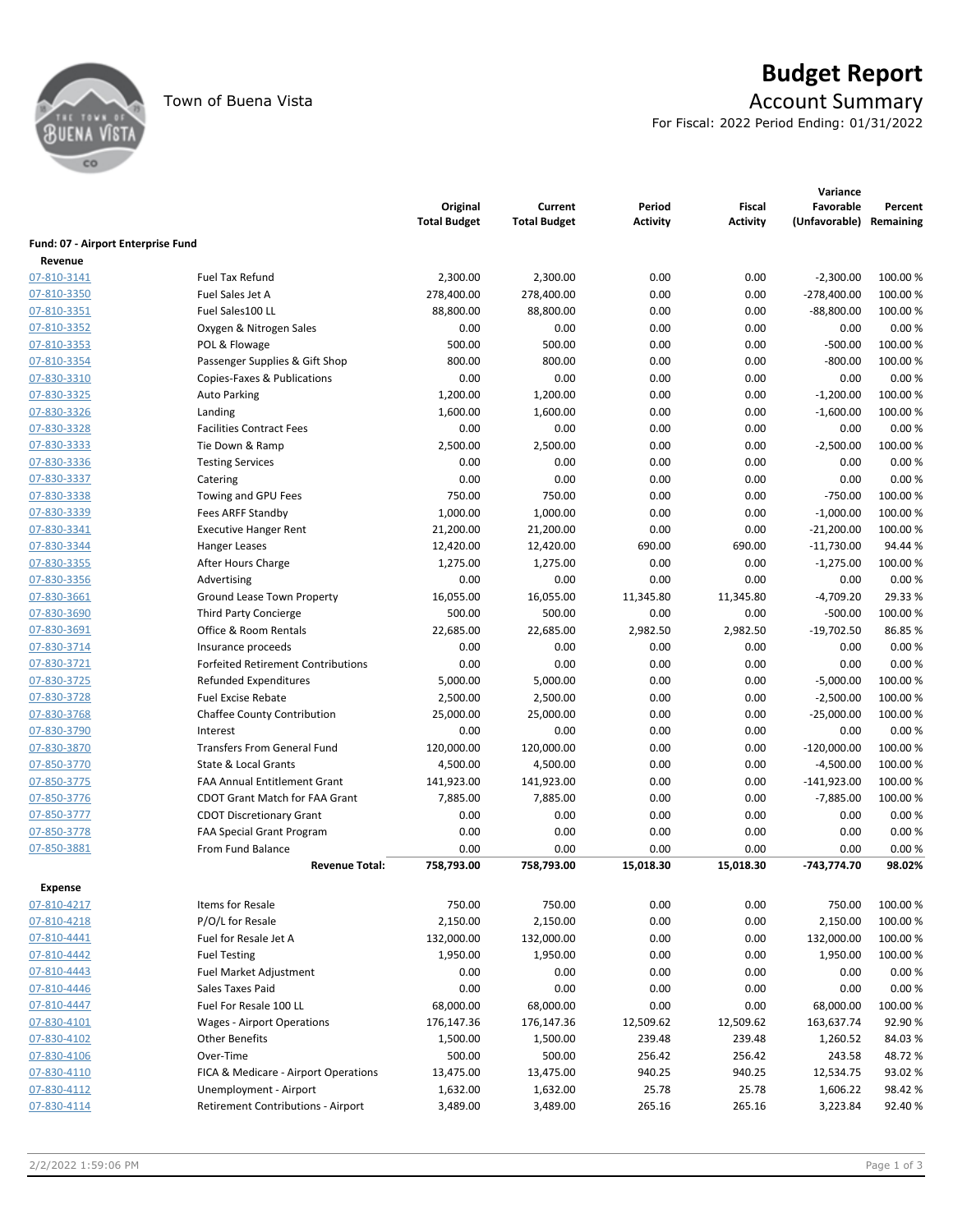#### **Budget Report For Fiscal: 2022 Period Ending: 01/31/2022**

|                            |                                                       | Original<br><b>Total Budget</b> | Current<br><b>Total Budget</b> | Period<br><b>Activity</b> | <b>Fiscal</b><br><b>Activity</b> | Variance<br>Favorable<br>(Unfavorable) Remaining | Percent         |
|----------------------------|-------------------------------------------------------|---------------------------------|--------------------------------|---------------------------|----------------------------------|--------------------------------------------------|-----------------|
| 07-830-4115                | <b>Accrued Leave - Airport Operations</b>             | 0.00                            | 0.00                           | 0.00                      | 0.00                             | 0.00                                             | 0.00%           |
| 07-830-4116                | Health & Life Insurance - Airport Ope                 | 33,037.44                       | 33,037.44                      | 2,756.52                  | 2,756.52                         | 30,280.92                                        | 91.66%          |
| 07-830-4120                | Background Check - Airport                            | 0.00                            | 0.00                           | 0.00                      | 0.00                             | 0.00                                             | 0.00%           |
| 07-830-4140                | Workers Compensation - Airport Ope                    | 9,085.73                        | 9,085.73                       | 0.00                      | 0.00                             | 9,085.73                                         | 100.00 %        |
| 07-830-4205                | Postage & Shipping - Airport Operati                  | 75.00                           | 75.00                          | 0.00                      | 0.00                             | 75.00                                            | 100.00%         |
| 07-830-4210                | <b>Complimentary Snacks &amp; Supplies</b>            | 750.00                          | 750.00                         | 0.00                      | 0.00                             | 750.00                                           | 100.00%         |
| 07-830-4211                | Supplies/Cleaning & Toiletry - Airport                | 2,000.00                        | 2,000.00                       | 0.00                      | 0.00                             | 2,000.00                                         | 100.00%         |
| 07-830-4220                | Licenses & Permits - Airport                          | 1,545.00                        | 1,545.00                       | 0.00                      | 0.00                             | 1,545.00                                         | 100.00%         |
| 07-830-4228                | Airfield Maintenance Supplies                         | 4,475.00                        | 4,475.00                       | 0.00                      | 0.00                             | 4,475.00                                         | 100.00%         |
| 07-830-4229                | Fuel Isl, Fuel Trk & Tank Maintenance                 | 3,300.00                        | 3,300.00                       | 0.00                      | 0.00                             | 3,300.00                                         | 100.00%         |
| 07-830-4231                | Fuel - Airport Vehicles                               | 2,500.00                        | 2,500.00                       | 0.00                      | 0.00                             | 2,500.00                                         | 100.00%         |
| 07-830-4232                | Vehicle Maintenance & Repair - Airpo                  | 3,500.00                        | 3,500.00                       | 0.00                      | 0.00                             | 3,500.00                                         | 100.00%         |
| 07-830-4233                | Equipment Repairs & Maintenance - A                   | 3,500.00                        | 3,500.00                       | 70.00                     | 70.00                            | 3,430.00                                         | 98.00%          |
| 07-830-4275                | Uniforms - Airport                                    | 400.00                          | 400.00                         | 0.00                      | 0.00                             | 400.00                                           | 100.00 %        |
| 07-830-4280                | Meetings & Food - Airport                             | 3,000.00                        | 3,000.00                       | 0.00                      | 0.00                             | 3,000.00                                         | 100.00%         |
| 07-830-4290                | Office Supplies-Airport                               | 550.00                          | 550.00                         | 0.00                      | 0.00                             | 550.00                                           | 100.00%         |
| 07-830-4336                | Third Party Expenditures                              | 5,000.00                        | 5,000.00                       | 0.00                      | 0.00                             | 5,000.00                                         | 100.00 %        |
| 07-830-4341                | Utilities - Airport                                   | 21,999.96                       | 21,999.96                      | 199.90                    | 199.90                           | 21,800.06                                        | 99.09%          |
| 07-830-4345                | Telephone - Airport                                   | 3,639.96                        | 3,639.96                       | 121.56                    | 121.56                           | 3,518.40                                         | 96.66%          |
| 07-830-4380                | PC / Liability Insurance - Airport                    | 7,500.00                        | 7,500.00                       | 0.00<br>4,075.30          | 0.00                             | 7,500.00                                         | 100.00 %        |
| 07-830-4385                | Liability Insurance - Airport                         | 9,737.27                        | 9,737.27                       |                           | 4,075.30                         | 5,661.97                                         | 58.15%<br>0.00% |
| 07-830-4402<br>07-830-4410 | Recording & Public Notices - Airport<br>Legal-Airport | 0.00                            | 0.00                           | 0.00                      | 0.00                             | 0.00<br>1,500.00                                 | 100.00%         |
| 07-830-4411                | Audit - Airport                                       | 1,500.00<br>4,400.00            | 1,500.00<br>4,400.00           | 0.00<br>0.00              | 0.00<br>0.00                     | 4,400.00                                         | 100.00 %        |
| 07-830-4412                | Engineering - Airport                                 | 0.00                            | 0.00                           | 0.00                      | 0.00                             | 0.00                                             | 0.00%           |
| 07-830-4414                | IT & Subscriptions - Airport                          | 6,500.00                        | 6,500.00                       | 0.00                      | 0.00                             | 6,500.00                                         | 100.00%         |
| 07-830-4415                | Professional Fees-Outside Service - Ai                | 50.00                           | 50.00                          | 0.00                      | 0.00                             | 50.00                                            | 100.00%         |
| 07-830-4416                | Marketing & Printing - Airport                        | 1,500.00                        | 1,500.00                       | 0.00                      | 0.00                             | 1,500.00                                         | 100.00%         |
| 07-830-4427                | Compliance                                            | 2,000.00                        | 2,000.00                       | 0.00                      | 0.00                             | 2,000.00                                         | 100.00%         |
| 07-830-4432                | Dues & Memberships - Airport                          | 700.00                          | 700.00                         | 0.00                      | 0.00                             | 700.00                                           | 100.00%         |
| 07-830-4435                | Building & Equipment Lease - Airport                  | 24,000.00                       | 24,000.00                      | 0.00                      | 0.00                             | 24,000.00                                        | 100.00%         |
| 07-830-4438                | <b>Weather Operations &amp; AWOS</b>                  | 5,000.00                        | 5,000.00                       | 0.00                      | 0.00                             | 5,000.00                                         | 100.00%         |
| 07-830-4440                | Merchant Fees - Airport                               | 6,000.00                        | 6,000.00                       | 0.00                      | 0.00                             | 6,000.00                                         | 100.00%         |
| 07-830-4444                | <b>Bad Debts</b>                                      | 0.00                            | 0.00                           | 0.00                      | 0.00                             | 0.00                                             | 0.00%           |
| 07-830-4480                | Travel & Training - Airport                           | 4,000.00                        | 4,000.00                       | 0.00                      | 0.00                             | 4,000.00                                         | 100.00%         |
| 07-830-4514                | Furniture & Fixtures - Airport                        | 4,000.00                        | 4,000.00                       | 0.00                      | 0.00                             | 4,000.00                                         | 100.00%         |
| 07-830-4560                | Building Maintenance & Repairs - Air                  | 3,000.00                        | 3,000.00                       | 0.00                      | 0.00                             | 3,000.00                                         | 100.00 %        |
| 07-830-4564                | Hangar Maintanence & Repairs                          | 51,300.00                       | 51,300.00                      | 0.00                      | 0.00                             | 51,300.00                                        | 100.00%         |
| <u>07-850-4801</u>         | Depreciation - Airport                                | 0.00                            | 0.00                           | 0.00                      | 0.00                             | 0.00                                             | 0.00 %          |
| 07-850-4802                | <b>Amortiztion Expense</b>                            | 0.00                            | 0.00                           | 0.00                      | 0.00                             | 0.00                                             | 0.00%           |
| 07-850-4803                | Runway Rehab & Maint - Airport                        | 0.00                            | 0.00                           | 0.00                      | 0.00                             | 0.00                                             | 0.00%           |
| 07-850-4804                | Apron Rehab & Maint - Airport                         | 0.00                            | 0.00                           | 0.00                      | 0.00                             | 0.00                                             | 0.00%           |
| 07-850-4809                | Equipment Lease Purchase - Airport                    | 0.00                            | 0.00                           | 0.00                      | 0.00                             | 0.00                                             | 0.00%           |
| 07-850-4810                | Vehicle Purchase - Airport                            | 0.00                            | 0.00                           | 0.00                      | 0.00                             | 0.00                                             | 0.00%           |
| 07-850-4811                | Equipment Purchase - Airport                          | 5,000.00                        | 5,000.00                       | 0.00                      | 0.00                             | 5,000.00                                         | 100.00 %        |
| 07-850-4830                | Hangar Paving Maintenance - Airport                   | 7,000.00                        | 7,000.00                       | 0.00                      | 0.00                             | 7,000.00                                         | 100.00%         |
| 07-850-4831                | Hanger Maint & Repairs - Airport                      | 0.00                            | 0.00                           | 0.00                      | 0.00                             | 0.00                                             | 0.00%           |
| 07-850-4832                | Airfield Security Fence - Airport                     | 0.00                            | 0.00                           | 0.00                      | 0.00                             | 0.00                                             | 0.00%           |
| 07-850-4835                | Building Maint & Repairs >\$5000 = Ai                 | 0.00                            | 0.00                           | 0.00                      | 0.00                             | 0.00                                             | 0.00%           |
| 07-850-4870                | Fuel Tanks Inspection-Cleaning-Maint                  | 0.00                            | 0.00                           | 0.00                      | 0.00                             | 0.00                                             | 0.00%           |
| 07-850-4872                | <b>FAA Funded Improvements</b>                        | 157,692.00                      | 157,692.00                     | 0.00                      | 0.00                             | 157,692.00                                       | 100.00 %        |
| 07-850-4873                | <b>CDOT Funded Improvements</b>                       | 0.00                            | 0.00                           | 0.00                      | 0.00                             | 0.00                                             | 0.00%           |
| 07-850-4875                | Move Fuel Island/New Tanks                            | 0.00                            | 0.00                           | 0.00                      | 0.00                             | 0.00                                             | 0.00%           |
| 07-850-4876                | Fuel Farm Rehab                                       | 0.00                            | 0.00                           | 0.00                      | 0.00                             | 0.00                                             | 0.00%           |
|                            | <b>Expense Total:</b>                                 | 800,830.72                      | 800,830.72                     | 21,459.99                 | 21,459.99                        | 779,370.73                                       | 97.32%          |
|                            | Fund: 07 - Airport Enterprise Fund Surplus (Deficit): | -42,037.72                      | -42,037.72                     | $-6,441.69$               | -6,441.69                        | 35,596.03                                        | 84.68%          |
|                            | <b>Report Surplus (Deficit):</b>                      | -42,037.72                      | -42,037.72                     | -6,441.69                 | -6,441.69                        | 35,596.03                                        | 84.68%          |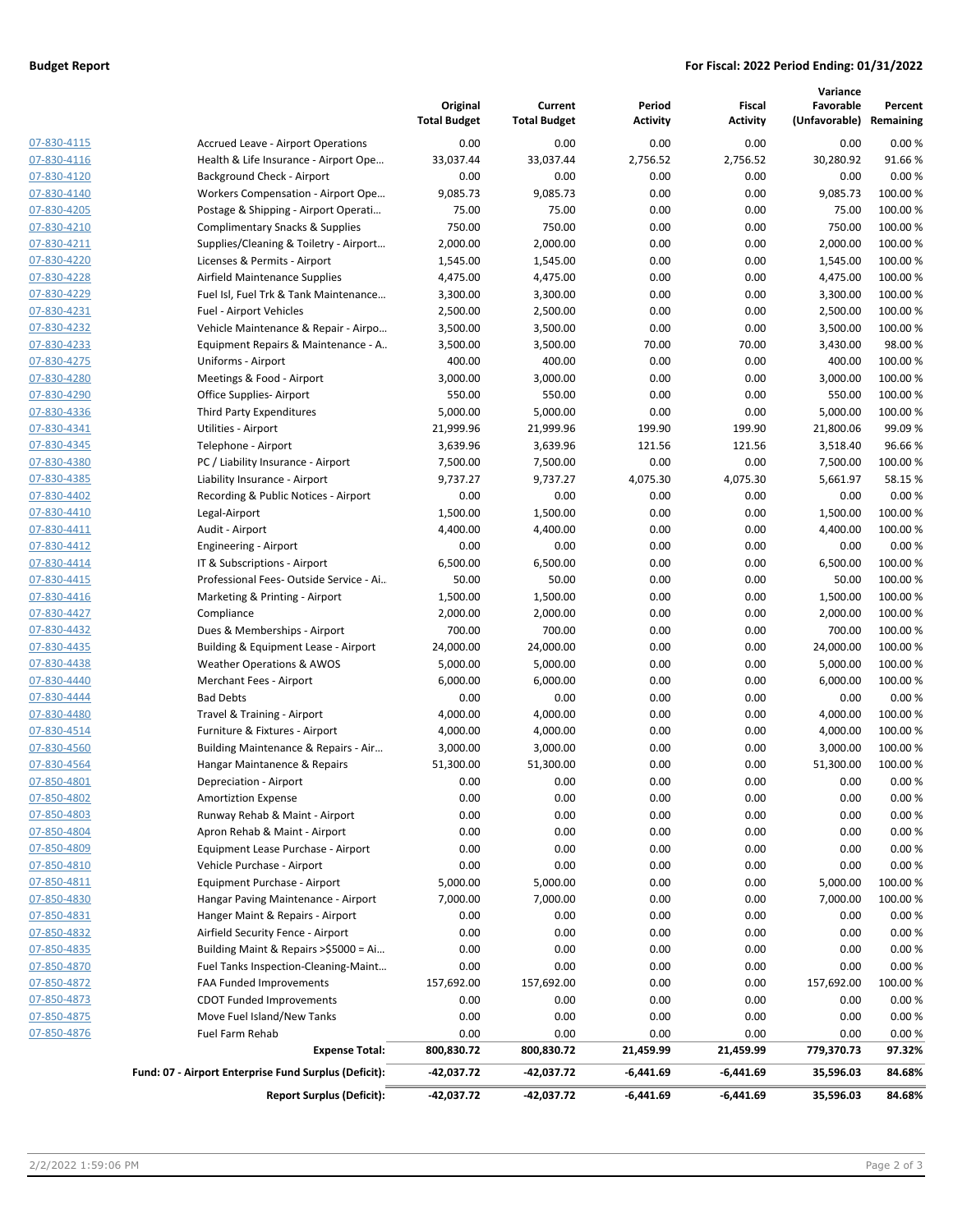### **Fund Summary**

|                                  |                     |                     |                 |                 | Variance      |  |
|----------------------------------|---------------------|---------------------|-----------------|-----------------|---------------|--|
|                                  | Original            | Current             | Period          | Fiscal          | Favorable     |  |
| Fund                             | <b>Total Budget</b> | <b>Total Budget</b> | <b>Activity</b> | <b>Activity</b> | (Unfavorable) |  |
| 07 - Airport Enterprise Fund     | $-42.037.72$        | -42.037.72          | $-6.441.69$     | $-6.441.69$     | 35.596.03     |  |
| <b>Report Surplus (Deficit):</b> | -42.037.72          | -42.037.72          | $-6.441.69$     | $-6.441.69$     | 35.596.03     |  |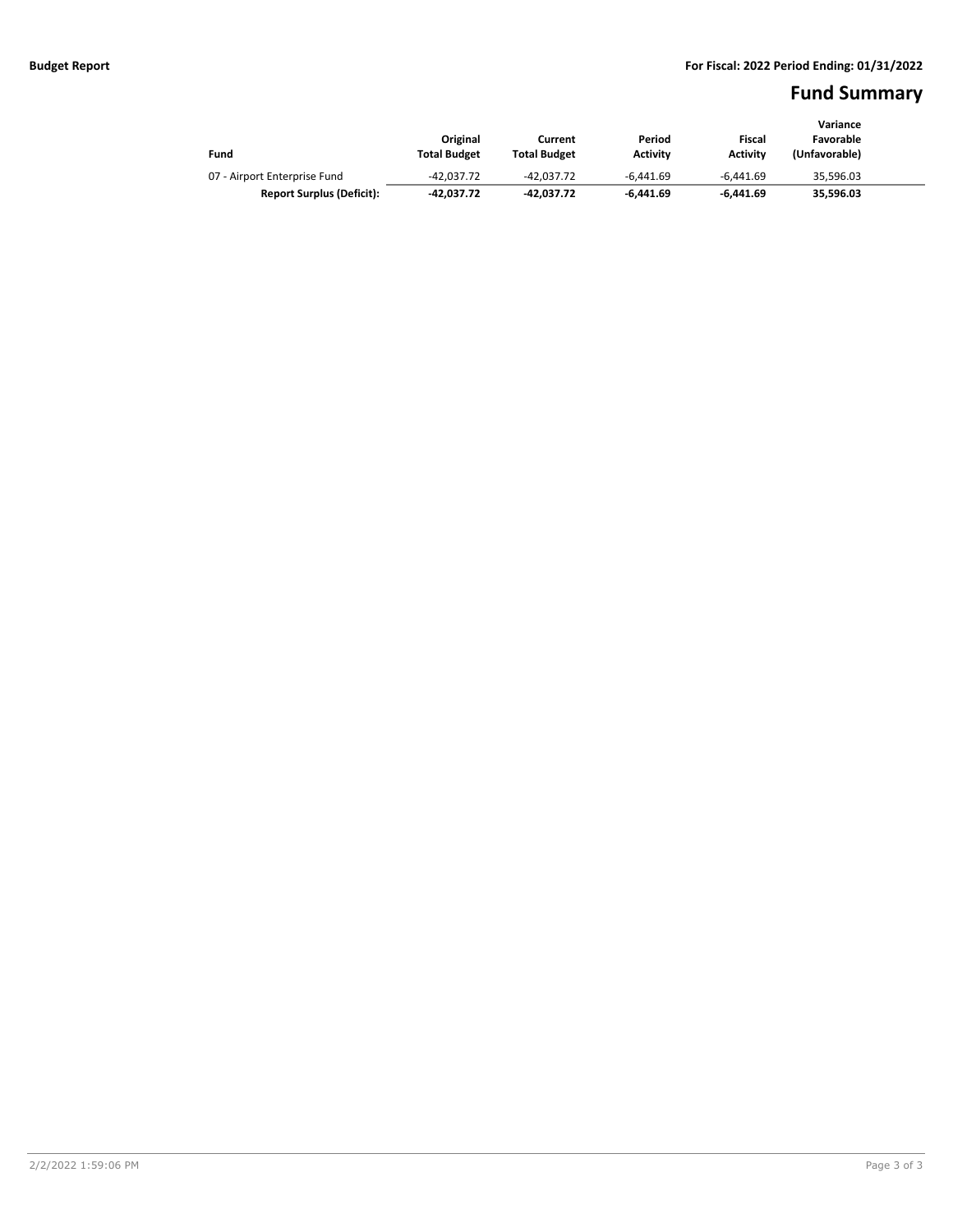



DATE: February 08, 2022

```
TO: Mayor and Board of Trustees, Town of Buena Vista, CO & Airport Advisory Board
```
FROM: Jack, Airport Manager

RE: Airport Manager's Report

- **Staffing:** NTR
- **Operations:** LEONARDO-UK AW101 Helo Testing inquiry: 5th August 30th September. Agreement & Scope of Work has been sent. Site visit to follow.
- **Airport Business:** 2022 Apron Rehab (3-09-0082-020-2022): Reso 07 / Service Agreement signed by BV & Dibble. Letter Of Negotiation & Grant approved by FAA. Expect site visit and project work sessions with Dibble.
- **Equipment / Vehicles:** Snow Removal Equipment ready or the season.

|                                    | 2022       |            | 2021       |            | <b>CHANGE</b>    |                  |
|------------------------------------|------------|------------|------------|------------|------------------|------------------|
| <b>January Airport Ops</b>         | <b>MTD</b> | <b>YTD</b> | <b>MTD</b> | <b>YTD</b> | MTD <sub>%</sub> | YTD <sub>%</sub> |
| <b>Total Based Aircraft</b>        | 39         | 39         | 11         | 11         | $+255%$          | $+255%$          |
| <b>Total Transient Aircraft</b>    | 88         | 88         | 86         | 86         | $+2%$            | $+2%$            |
| <b>Total Piston Aircraft</b>       | 110        | 110        | 78         | 78         | $+41%$           | $+41%$           |
| <b>Total Jet/Turbine Aircraft</b>  | 17         | 17         | 18         | 18         | -5%              | -5%              |
| <b>Total Aircraft</b>              | 127        | 127        | 96         | 96         | $+32%$           | $+32%$           |
| <b>Total Operations</b>            | 361        | 361        | 264        | 264        | $+37%$           | $+37%$           |
| <b>Total Persons Using Airport</b> | 556        | 556        | 626        | 626        | $-11%$           | $-11%$           |
| <b>Total Military Ops</b>          | 9          | 9          | 9          | 9          | 0%               | 0%               |
| <b>Total Helicopter Ops</b>        | 3          | 3          | 8          | 8          | $-63%$           | $-63%$           |
| Total Ops over 12,500 lbs          | 3          | 3          | 8          | 8          | -63%             | -63%             |
| Day W/O Ops                        | 4          | 4          | 3          | 3          | 33%              | 33%              |

#### **Airport Month – Year To Date Ops / Fuel Report**

|                           | 2022       |            | 2021       |            | <b>CHANGE</b>    |                  |
|---------------------------|------------|------------|------------|------------|------------------|------------------|
| <b>January Fuel Sales</b> | <b>MTD</b> | <b>YTD</b> | <b>MTD</b> | <b>YTD</b> | MTD <sub>%</sub> | YTD <sub>%</sub> |
| <b>JET A (GALLONS)</b>    | 1,263      | 1,263      | 2.477      | 2.477      | -49%             | +49%             |
| <b>100LL (GALLONS)</b>    | 1,166      | 1,166      | 1,320      | 1.320      | $-11%$           | $-11\%$          |

2021 numbers above include increases due to January Helicopter testing. **2022 had no January testing.**

*J Wyles* Jack Wyles / Airport Manager